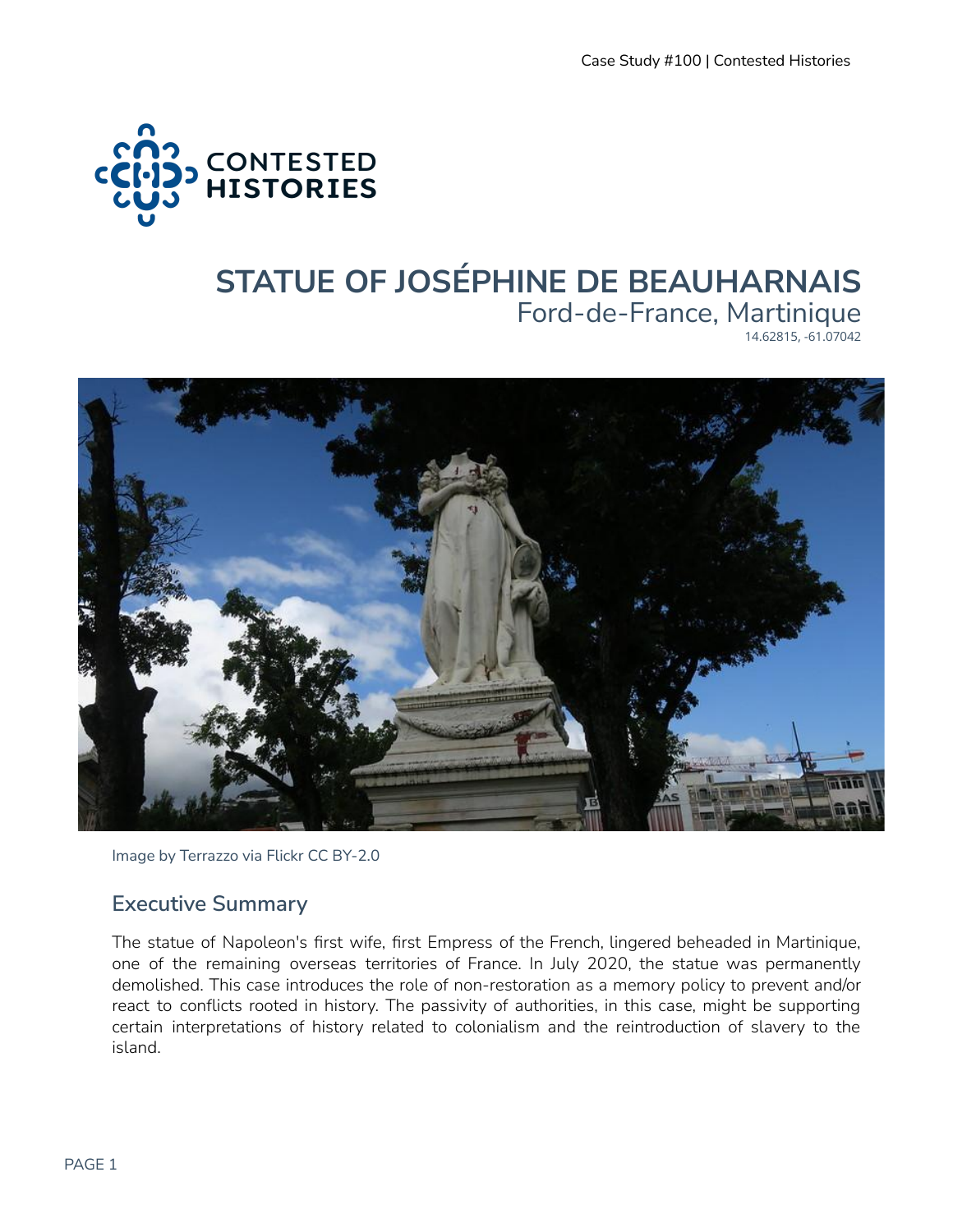# **Introduction**

Since its creation in 1856, the statue of Empress Joséphine, the wife of Napoleon Bonaparte, has been a topic of debate in the former French colony of Martinique. Erected in Fort-de-France in Martinique in 1859, the statue was initially commissioned by the white elite of the island and was directly tied to celebrations of Imperial power and France's Second Empire. Joséphine's association with slavery and imperialism explains why the statue became viewed as a symbol of oppression by a part of the local population. On 21 September 1991, an anonymous group beheaded the statue and splashed it with red paint, an act which local and national authorities accepted by declaring the statue a national monument in 1992 without replacing its head. Despite this official attempt to accept the statue as a national monument, it remains a topic of debate to this day as ways of integrating the memory of Josephine into local history differ.

# **Background**

#### *The Creation of the Memorial: A Question of Power*

On 12 July 1856, after a regiment of soldiers had paraded through the streets of Fort-de-France to the sounds of bugles and drums, the Governor of Martinique, Count Louis-Henri de Gueydon placed the first stone of the pedestal that would support the monument to Empress Joséphine. The stone was previously blessed by Bishop Etienne Le Herpeur, and a twenty-one cannon salute accompanied its setting. $^{\rm 1}$  The mayor of Fort-de-France, Jean Catel, explicitly tied this memorialisation of Joséphine to the emergence of the Second Empire, a regime which contrasted with the revolutionary ideals of 1848 and the abolition of slavery that had ensued.<sup>2</sup> Between 1848 and 1852, the white Martinican elite known as *béké* saw its status challenged and its symbols of power contested.

The idea of the statue came from the *békés*, but a Paris-based commission oversaw the project's realisation. The statue was commissioned from the French artist Gabriel Vital Dubray (1813-1892), who produced two almost identical statues for the Castles of Versailles and Malmaison near Paris. While the *békés* saw the project as a means to strengthen their ties with Emperor Napoleon III and to consolidate their power, members of the commission had similar motivations. $^3$  Count Pierre-Claude-Louis-Robert de Tascher de Pagerie, Joséphine's cousin, oversaw the memorialisation project at a time when his influence at the imperial court was waning after Napoleon III's marriage to Eugénie in 1853.<sup>4</sup> The financing of the monument further demonstrates that the memorialisation of Joséphine was intrinsically tied to power dynamics in the Second French Empire. Even though Napoleon III himself donated 12,000 francs and absentee planters and Creoles in France collected 2,000 francs, it was the black population of Martinique who mainly covered the additional cost of

<sup>1</sup>Laurence Brown, "Creole Bonapartism and Post-Emancipation Society: Martinique's Monument to the Empress Joséphine." *Outre Mers* 93, no. 350 (2006): 39.

<sup>2</sup> Ibid., 40.

<sup>3</sup> Kylie Sago, "Beyond the headless Empress: Gabriel Vital Dubray's statues of Josephine, Edouard Glissant's *Tout-monde,* and contested monuments of French empire", *Nineteenth-Century Contexts* 41, no. 5 (2019): 503.

<sup>4</sup> Laurence Brown, "Creole Bonapartism and Post-Emancipation Society: Martinique's Monument to the Empress Joséphine." *Outre Mers* 93, no. 350 (2006): 42.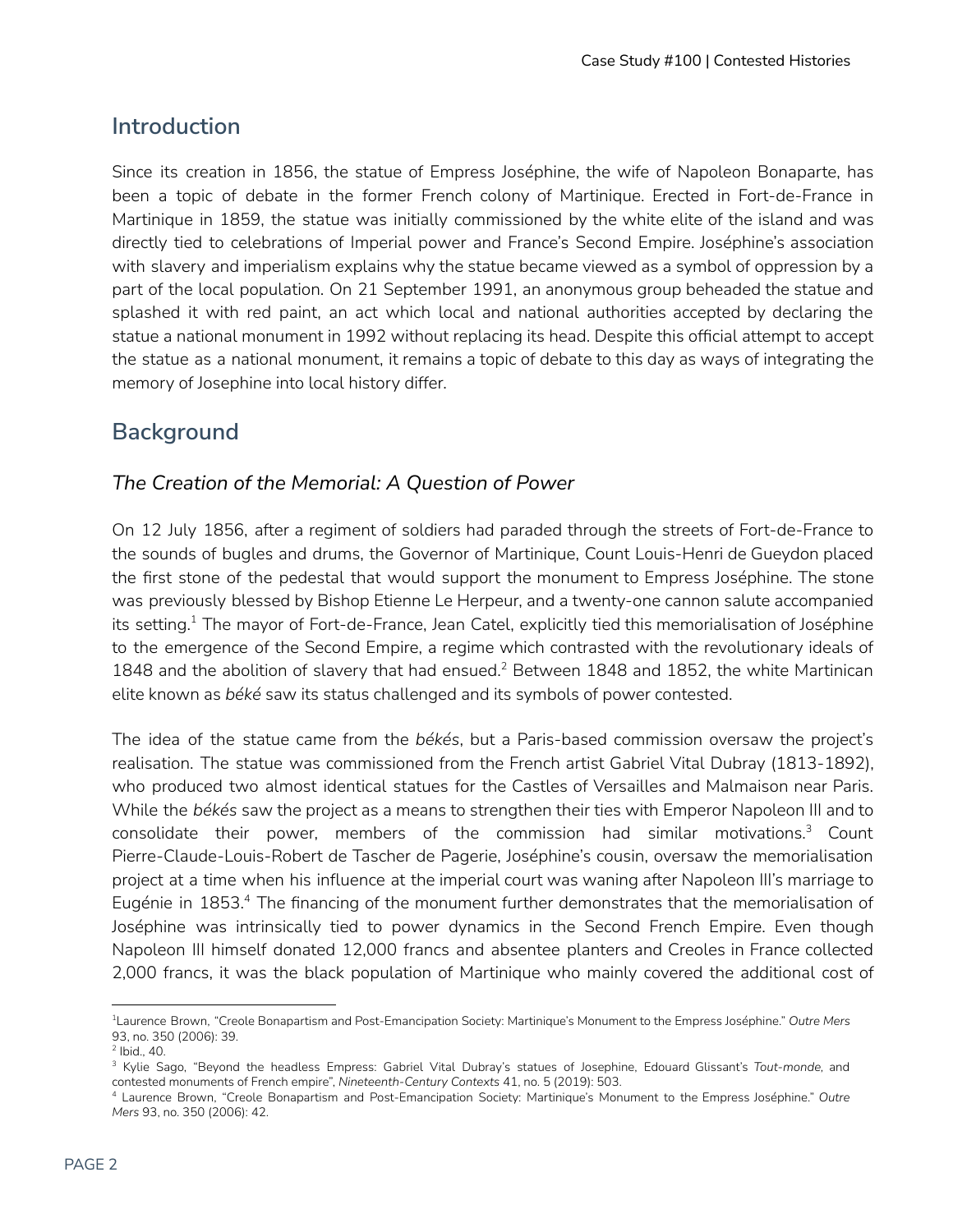50,000 francs. 5

From the start, the statue was intrinsically connected to debates about slavery and race. This was due to the subject itself, as the Empress Joséphine, formerly known as Marie-Josèphe-Rose Tascher de la Pagerie, was born in Martinique, where her family owned a sugar plantation in Trois-Ilets and owned around 200 slaves.<sup>6</sup> The representation of Joséphine also became a topic of debate due to the nature of skin colour and racial hierarchy within the colony. The Paris commission entrusted with overseeing the creation of the statue disagreed over the choice of the materials that should be used, ultimately choosing white marble over bronze, which would darken Josephine's complexion. In 1854, the Governor of Martinique wrote to the Ministre de la Marine et des Colonies, arguing:

White marble is the only material that can be used for the project, its splendour harmonises with the radiance of our climate. The sombre colour of bronze will not fulfil the same goal and what's more, will give rise to suggestions amongst the population that his Excellency can imagine without my having to suggest them here. $^7$ 

Others opposed this view, favouring the use of bronze or gilded bronze to make the statue more durable and resistant to potential degradation. In 1859, *Le Moniteur de la Martinique* regretted that another version of Vital Dubray's statue showed 'a black vein unfortunately imprinted in the marble.' 8

The statue also served as a means to celebrate the Second Empire and France's imperial past in general. Joséphine was the grandmother of the then emperor of France, Louis-Napoleon III who had first been president of the Second Republic from 1848 to 1851 before becoming Emperor of the French from 1852 to 1870. For him, Joséphine was a particularly potent political symbol that could celebrate the wealth of the empire's natural resources and geopolitical reach in the Antilles.

The sculptor Dubray depicted Joséphine wearing her coronation gown, holding a *fleur des Antilles* in her right hand as a reminder of her love of botany, and a medallion of Napoleon I in her left hand. $^9$  On the front of the pedestal, Dubray included a low-relief depiction of Joséphine's coronation in Notre-Dame de Paris in 1804 when her husband, Napoleon I (and uncle to Napoleon III), was also crowned Emperor of the French. Another side of the pedestal reads 'In the year 1858 of Napoleon III's reign, the people of Martinique raised this monument to honour the Empress Joséphine who was born in this colony.' 10

Joséphine de Beauharnais's statue was erected in August 1859 in the park La Savane, facing the bay of Fort-de-France in Martinique, following a lengthy ceremony comprised of a military procession, religious ceremony, elite banquets and popular festivities. $^{11}$  The governors of Martinique,

<sup>5</sup> Ibid., 43.

<sup>6</sup> Kylie Sago, "Beyond the headless Empress: Gabriel Vital Dubray's statues of Josephine, Edouard Glissant's *Tout-monde,* and contested monuments of French empire", *Nineteenth-Century Contexts* 41, no. 5 (2019): 503.

 $<sup>7</sup>$  Ibid., 504.</sup>

<sup>&</sup>lt;sup>8</sup> Ibid.

<sup>9</sup> Laurence Brown, "Creole Bonapartism and Post-Emancipation Society: Martinique's Monument to the Empress Joséphine." *Outre Mers* 93, no. 350 (2006): 43.

 $10$  lbid.

<sup>11</sup> Ibid., 48.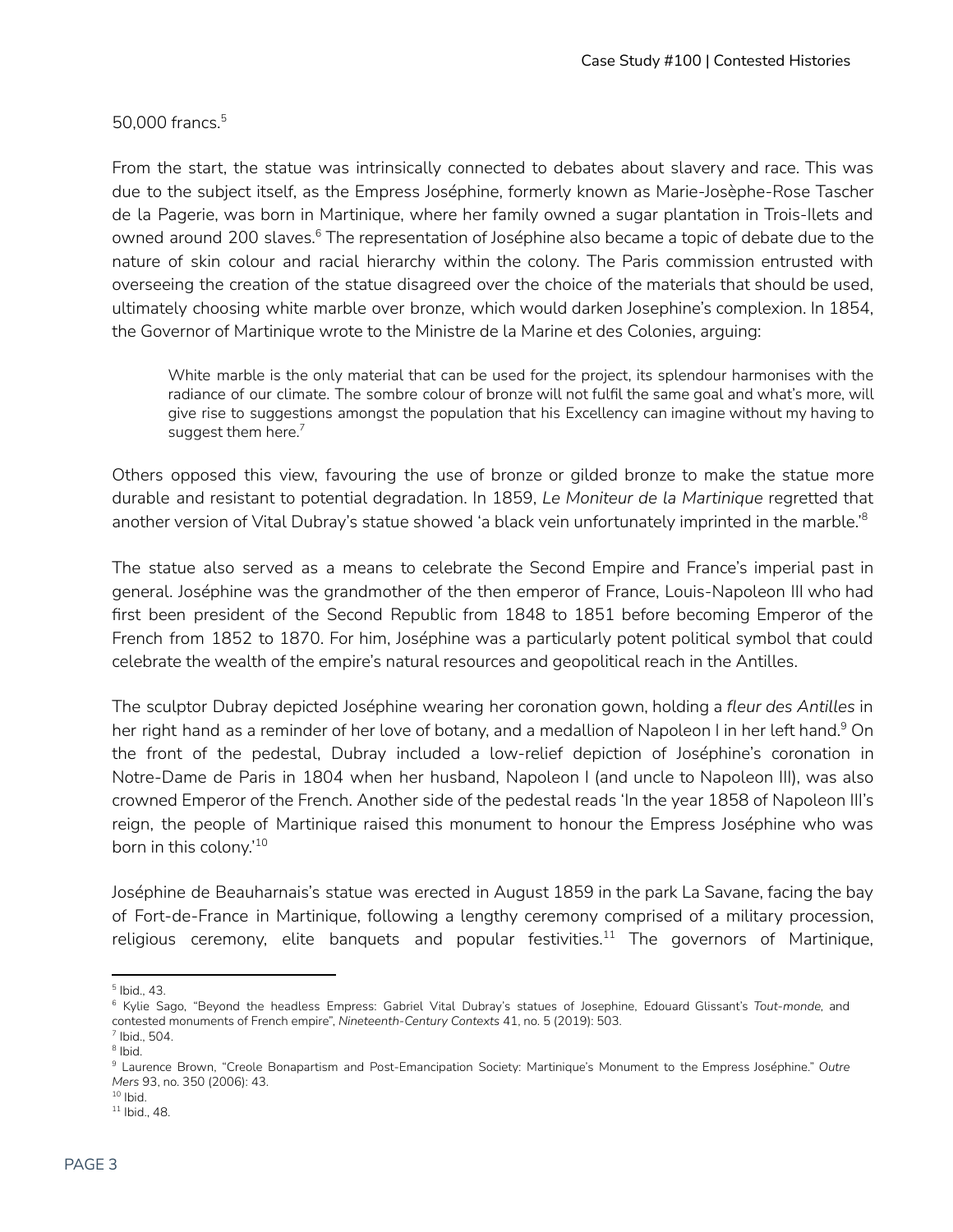Guadeloupe, as well as representatives from English and Danish islands, attended the ceremony, illustrating its imperial dimension. The Governor of Fort-de-France, Gueydon, used this event in conjunction with the inauguration of the canal of Case-Navire as a means to place his own persona in the spotlight.<sup>12</sup> Gueydon, being intimately tied with the local *béké* elite, capitalised on the ceremony to highlight that he and the *béké* had restored order while also taking serious steps to encourage investment in the colonial economy. $^{\rm 13}$  As the white empress loomed over the black population from a five-meter-high pedestal, racial hierarchy was reinforced despite there being no direct allusion to it existed in the monument itself. This has led Laurence Brown to argue that slavery was, therefore, a controlling absence in these monuments, not referred to by sculpted figures, inscriptions or in public speeches, but central to the collective memory that these monuments were intended to represent.<sup>14</sup> However, the constant threat of revolt and the possible deterioration of this emblem of colonial power was also rendered clear through the addition of a fence.

### **History of the Contestation**

#### *Josephine's Beheading: Against a One-Sided History of the Colonial Past*

Martinique has not been considered a colony since 1946, but it remains incorporated as an overseas department for the Republic of France. In the wake of decolonisation by the French during the 1960s and 1970s, the statue of Josephine itself became the subject of strong debates related to its history of slavery and French imperialism in the Caribbean. Some Martinicans started criticising the statue on the grounds that Joséphine supposedly influenced her husband, Napoleon Bonaparte, in re-establishing slavery in the French colonies in 1802. Critics argued that since Josephine's mother herself was a slave owner on Martinique, Josephine must have had a direct influence on Napoleon's decision to reinstate slavery throughout the French Empire. This argument was, in fact erroneous in the case of Martinique, as slavery was never formally abolished on the island. Although the Convention abolished slavery throughout the extent of France and its possessions in 1793, the British occupation of Martinique in 1794 meant that slavery was still practised on the island. Due to ongoing debates on decolonisation, the mayor Aimé Césaire decided to relocate the statue away from its central site in the park to a corner close to the Préfecture and the Schœlcher Library in 1974. This change of location nonetheless also sparked discontent. While some praised Aimé Césaire's symbolic decision to move the statue, others viewed it as the dethroning of a renowned historical figure. Some wished to have the statue removed to La Pagerie aux Trois-Ilets in the south of the island, where Josephine was born.

On 21 September 1991, the statue of the Empress was beheaded during the night. Some figures on the low-relief located at the statue's base were similarly beheaded. Blood-red paint was put on her dress as a reminder of the violence of slavery and of repressed rebellions on the island against slave-owners. The Beheading of Josephine is in itself a strong symbol, reminiscent of the decapitation of Marie-Antoinette but also of her own condemnation to decapitation during the French revolution in

<sup>12</sup> Ibid., 46.

 $13$  lbid.

<sup>14</sup> Ibid., 47.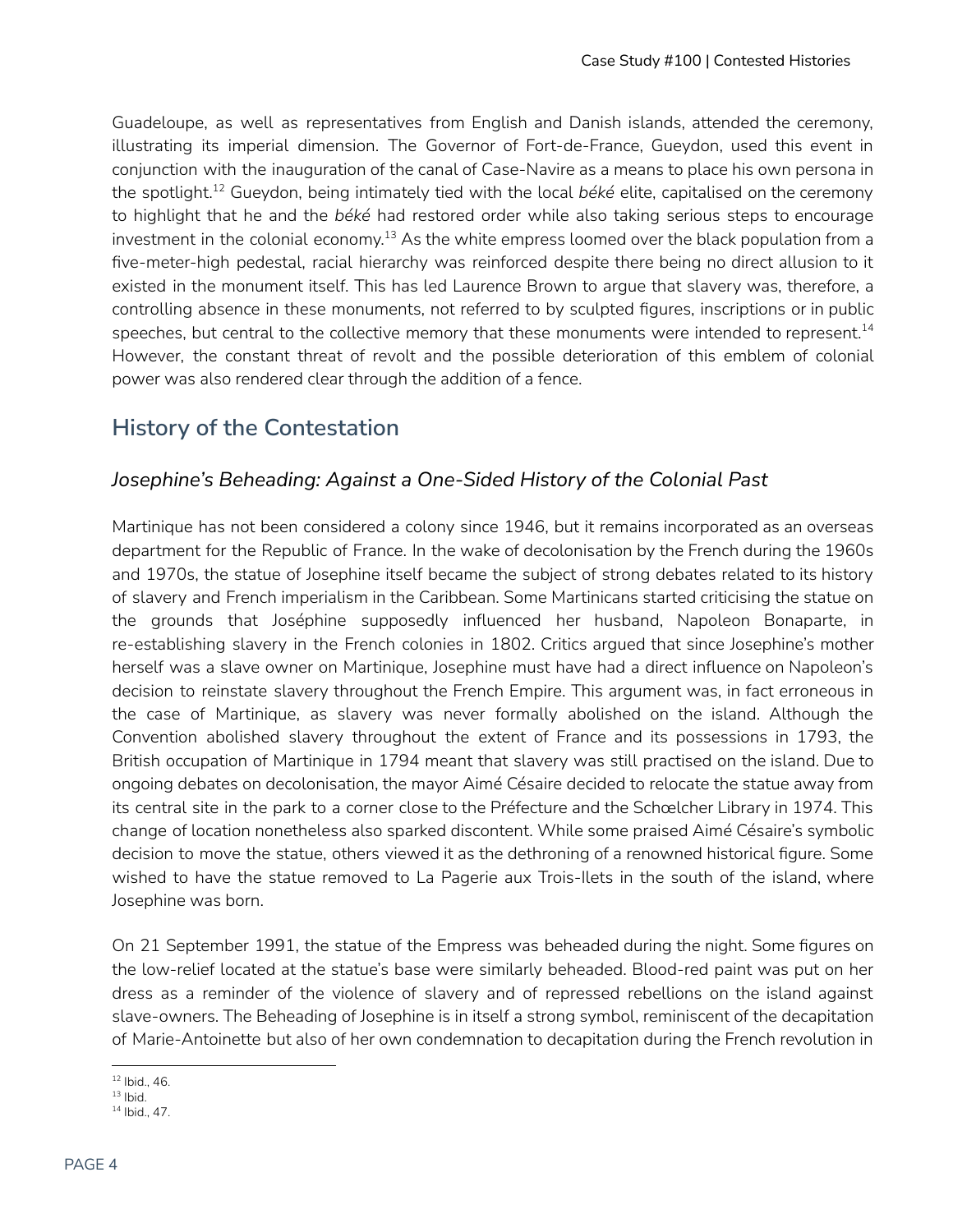1794, which, however, never occurred. By extension, it is also Napoleon who is decapitated through her. The beheading redefines Fort-de-France's urban space and alters this space of memory. At the time of the beheading, creole inscriptions were also added to the statue using red paint. They demanded respect for the commemoration of 22 May (the day of the abolition of slavery and of its commemoration in Martinique) and likened slavery to a crime against humanity. As suggested by Kylie Sago, this act can in itself be seen as a means to rework the history of Martinique. She shows how Martinican writer Edouard Glissant (1928-2011) turned the headless statue into a metaphor for Martinican history, writing, 'our history is a headless body, just like the statue of Josephine.' 15 Consequently, the statue of Josephine represents a conflict between official history and alternative histories that have been repressed through various means.

It nonetheless is remarkable that both departmental and national authorities decided to declare the vandalised statue of Josephine as a national monument. Even though a new head was ordered, the statue was never restored, and the red paint covering the statue was not removed, thus making the beheading and the inscriptions a permanent part of the monument. In addition, the French Government decided to turn the statue into a National heritage site in 1992, one year after the beheading. $^{16}$  This decision allowed government officials to repossess the mutilated statue and to inscribe it within existing narratives of the history of the French republic. It led to a highly ambiguous stance, as it remained unclear which history was celebrated through this decision:

Is it the history of the "people of Martinique who raised this monument to the Empress born in this colony," as it is *officially* inscribed on the pedestal? Or is it the non-history of a group of Martinicans who desecrated the statue by demanding in Martinican Creole "*respé ba Matinik, respé ba 22 mé"* [respect for Martinique, respect for May 22], and asking for slavery to be acknowledged as a crime against humanity? 17

Concurrently, the beheaded statue remains a conflictual site as debates about a possible restoration of the statue persists. In 2010, the statue was removed due to park renovations, and Josephine's name was erased from the inscription. This was done partly to insist on her status as Empress so as to connect her more openly to the history of imperialism, and partly because her real identity remains a cause of debate as some argue Joséphine was really her younger sister Marie-Françoise.<sup>18</sup> As no other alterations were made, the beheading became an integral part of this national monument.

### *A Cycle of Re-Appropriations of the Past*

Historian Anny-Dominique Curtius views the beheading and defacement of Josephine as the

<sup>15</sup> Kylie Sago, "Beyond the headless Empress: Gabriel Vital Dubray's statues of Josephine, Edouard Glissant's *Tout-monde,* and contested monuments of French empire", *Nineteenth-Century Contexts* 41, no. 5 (2019): 501.

<sup>16</sup>Anny-Dominique Curtius, "Of Naked Body and Beheaded Statue: Performing Conflicting History in Fort-de-France," in *Critical* Perspectives on Conflict in Caribbean Societies of the Late 20th and Early 21st Centuries, ed. Patricia Donatien, Rodolphe Solbiac (Cambridge: Cambridge Scholars Publishing, 2015), 16.

<sup>17</sup> Ibid., 18.

<sup>&</sup>lt;sup>18</sup>ZoukTV, "Joséphine de Beauharnais, impératrice welto," hosted by Eric Hersilie-Heloise, with Erik Noël, Hector Elisabeth, Serge Pain, Philippe Mourouvin as part of the show "Parlons Martinique", *ZoukTV,* May 3, 2014.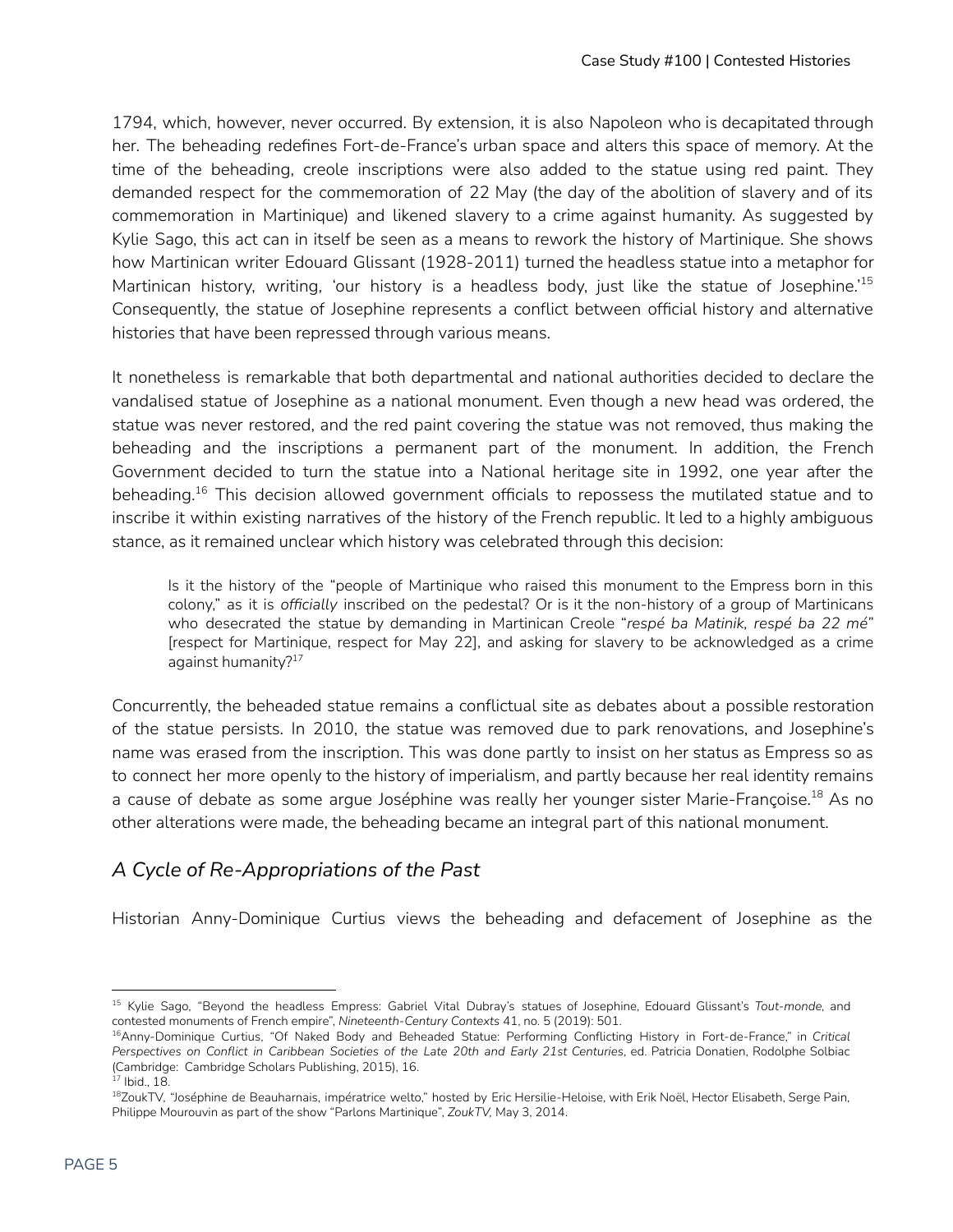beginning of a 'cycle of re-appropriations' of the statue.<sup>19</sup> What is nonetheless striking according to her is that the perpetrators of repeated mutilations remained anonymous until 2017, which could be interpreted as an invitation for anyone to participate in a process which Curtius calls 'acts of memory' that are no longer acts of vandalism but instead become a part of history itself. $^{20}$  Between 1991 and 2017, a series of events involving the statue can indeed be considered as such 'acts of memory.' In 1998, for the commemoration of the 150<sup>th</sup> anniversary of the abolition of slavery, the statue was covered in black garments to symbolise mourning. For Curtius, this could be viewed as a 'socio-political act intended to unearth traumatic memories.' $^{21}$  This practice was, however, not new as one of Josephine's statues near Paris had been similarly veiled during the funeral of Josephine's daughter and Queen of Holland Hortense de Beauharnais on 11 January 1838.<sup>22</sup>

In the past decade, the beheading of Josephine's statue has also been incorporated into several contemporary art performances. On 16 November 2012, twenty years after the beheading, the French artist Sarah Trouche covered her naked body in red *roucou* oil traditionally used by indigenous Caribbean populations for body painting and flogged the statue thirty-three times. $^{23}$  The performance was a means to generate discussion and reconstruction of Martinican history, as Trouche explained:

It seems to me that the role of the artist is to trigger a debate. The role that Joséphine is made to play is part of Martinican history. History belongs to the past, but it also has consequences in the present. I hope that this action will generate a necessary debate for a reconstruction. $^{24}$ 

Another anonymous artistic re-appropriation of the statue involved the addition of a temporary wire head. Later, in December 2018, a yellow vest was tied around the Empress's arm as a symbol of the contemporary *Gillet Jaune* political movement. 25

In July 2020, amidst a wave of global protests and toppling of statues commemorating colonial figures in response to the murder of George Floyd and the upsurge in the Black Lives Matter movement, two statues were overthrown in Fort-de-France, Martinique, including the already headless statue of Empress Joséphine on the 26th July. 26

A week prior to the toppling, a video was shared by activists warning that they would tear down the statue if city officials did not remove it themselves.<sup>27</sup> Another video posted on social media showed several dozen people present witnessing and celebrating the occasion. Led by the 'Rouge-Vert-Noir'

<sup>19</sup> Anny-Dominique Curtius, "Of Naked Body and Beheaded Statue: Performing Conflicting History in Fort-de-France," in *Critical* Perspectives on Conflict in Caribbean Societies of the Late 20th and Early 21st Centuries, ed. Patricia Donatien, Rodolphe Solbiac (Cambridge: Cambridge Scholars Publishing, 2015), 18.

 $21$  lbid. 20 Ibid., 12.

<sup>22</sup> Anon, "Queen Hortensem," *Athenæum,* no.535 (1838): 52.

<sup>23</sup>Anny-Dominique Curtius, "Of Naked Body and Beheaded Statue: Performing Conflicting History in Fort-de-France," in *Critical* Perspectives on Conflict in Caribbean Societies of the Late 20th and Early 21st Centuries, ed. Patricia Donatien, Rodolphe Solbiac (Cambridge: Cambridge Scholars Publishing, 2015), 24.

<sup>25</sup>France-Antilles Martinique*,* "Joséphine rejoint le mouvement des gilets jaunes," *France-Antilles Martinique,* December 11, 2018.  $24$  lbid.

<sup>26</sup> Mike Woods, "Anti-racism protesters in Martinique tear down statue of Napoleon's wife," *RFI*, July 27, 2020.

 $27$  lbid.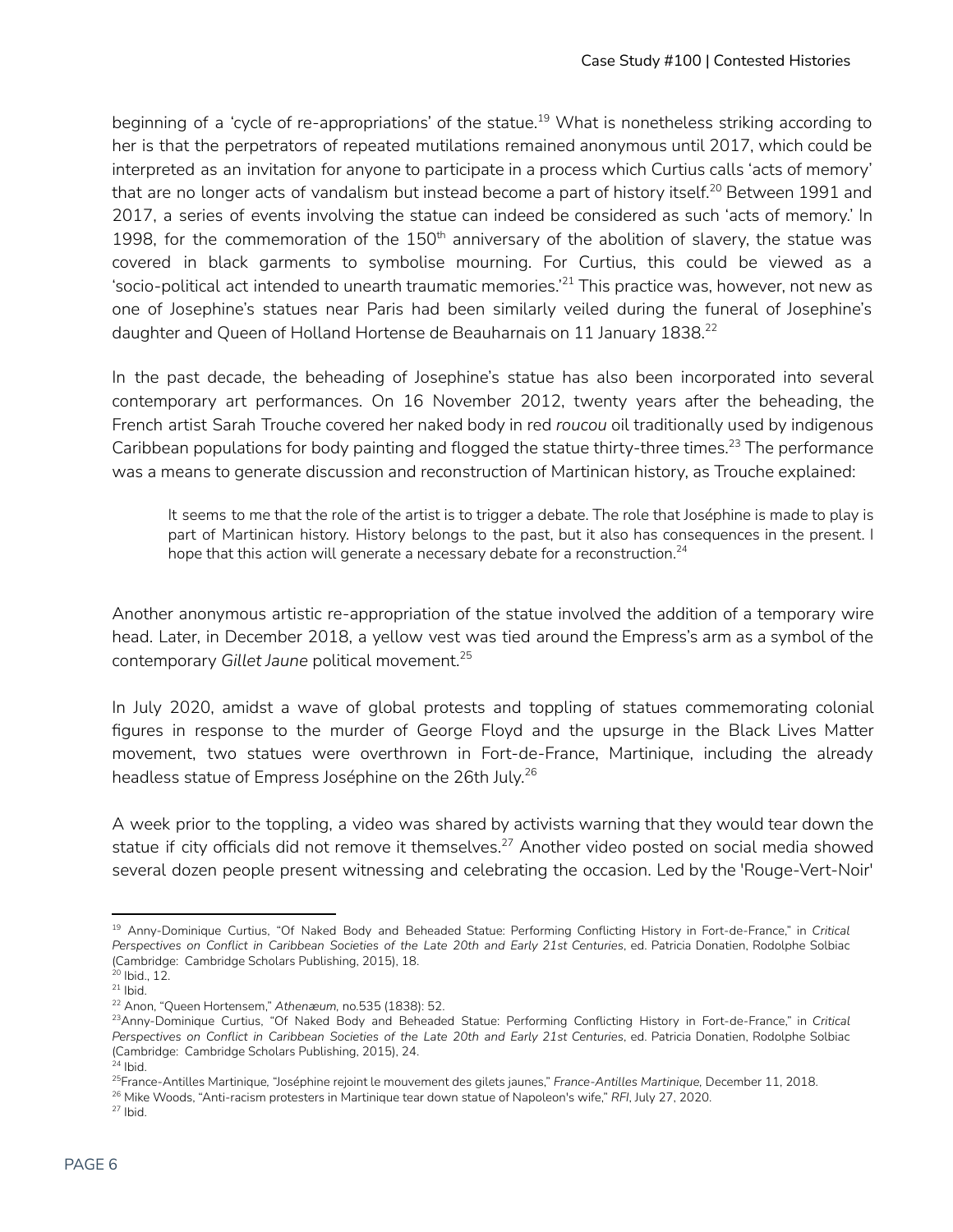collective, the statue was brought down with the help of ropes and clubs.<sup>28</sup> Both the base of the statue and the surrounding areas were graffitied with French and Creole phrases such as 'death to colonialism' and 'French racist state.'<sup>29</sup> Activists smashed the pedestal with sledgehammers before bringing it down. To the sound of drum beats and music, spectators cheered and jumped onto and stamped upon the felled statue, creating an atmosphere of carnival performance and celebration.<sup>30</sup> The statue was broken up, covered up with palm leaves, and set alight. $^{\rm 31}$ 

A second video shows activists pulling down another statue with a colonial legacy, that of Pierre Belain d'Esnambuc, the trader who established France's first colony in the Caribbean in 1635 (the statue was erected in 1935 to commemorate three hundred years since the event). The decapitated head of d'Esnambuc was dragged through the streets of Fort-de-France.<sup>32</sup> In June 2020, French President Emmanuel Macron had tweeted that monuments and statues related to colonialism or slavery should not be destroyed.<sup>33</sup> This came shortly after the tearing down of two statues of Victor Schoelcher, the French politician and writer who drafted the decree by which France abolished slavery in its colonies in 1848, on 22nd May in Martinique and Guadeloupe. Activists claimed that they wanted black emancipation leaders to be memorialised instead. 34

In December 2020, news reports indicated that the base of the statue of Joséphine in La Savane has now been transformed into an improvised 'garden' that encourages the cultivation and planting of foodstuffs, particularly vegetables, that passersby could contribute to or help themselves to. A sign reads 'plant what you eat, eat what you plant' (*Zot Pé pwan, Zot Pé plant*). Creole inscriptions on 35 the wooden pallets (*Bélya la nati, Bélya lé zansèt, Dékolonizé kow*) call for love, decolonisation and respect for ancestors. 36

### **Decision-Making Processes**

In this case, local political figures played a major role in reshaping the collective memory surrounding Joséphine. The mayor Aimé Césaire, who first took the incentive to move Josephine from her central site in the La Savane park, was deeply anti-colonial. The removal of Joséphine to the periphery of the park was part of a broader restructuring of Fort-de-France in an attempt to correct official French narratives which omitted major episodes of the history of slavery and colonial oppression. When the statue was beheaded in 1991, local authorities decided that there was no point in restoring the statue, as it would be beheaded again, and instead sought to have it declared a national monument. Bernard Chevallier, who was then director of the museum of the Castle of Malmaison, which held a copy of the statue, explained that he immediately had a copy of the head made, but that local

<sup>28</sup>Local 10, "Black Lives Matter protesters destroy colonial statues in Martinique," *Local 10*, July 27, 2020[.](https://www.local10.com/news/world/2020/07/27/protesters-destroy-colonial-statues-on-french-caribbean-isle/)

<sup>29</sup>France-Antilles Martinique, "Le socle de la statue de Joséphine transformé en jardin," *France-Antilles Martinique*, December 28, 2020.

<sup>30</sup> Local 10, "Black Lives Matter protesters destroy colonial statues in Martinique," *Local 10*, July 27, 2020[.](https://www.local10.com/news/world/2020/07/27/protesters-destroy-colonial-statues-on-french-caribbean-isle/)

<sup>31</sup>Adam Sage, "Activists tear down statue of Napoleon's wife Joséphine in Martinique," *Times*, July 29, 2020.

<sup>33</sup> Ibid. <sup>32</sup>Le Parisien, "Martinique : une statue de Joséphine de Beauharnais déboulonnée à Fort-de-France," *Le Parisien*, July 26, 2020.

<sup>34</sup> Mike Woods, "Anti-racism protesters in Martinique tear down statue of Napoleon's wife," *RFI*, July 27, 2020.

<sup>35</sup> Local 10, "Black Lives Matter protesters destroy colonial statues in Martinique," *Local 10*, July 27, 2020.

<sup>36</sup> France-Antilles Martinique, "Le socle de la statue de Joséphine transformé en jardin," *France-Antilles Martinique*, December 28, 2020.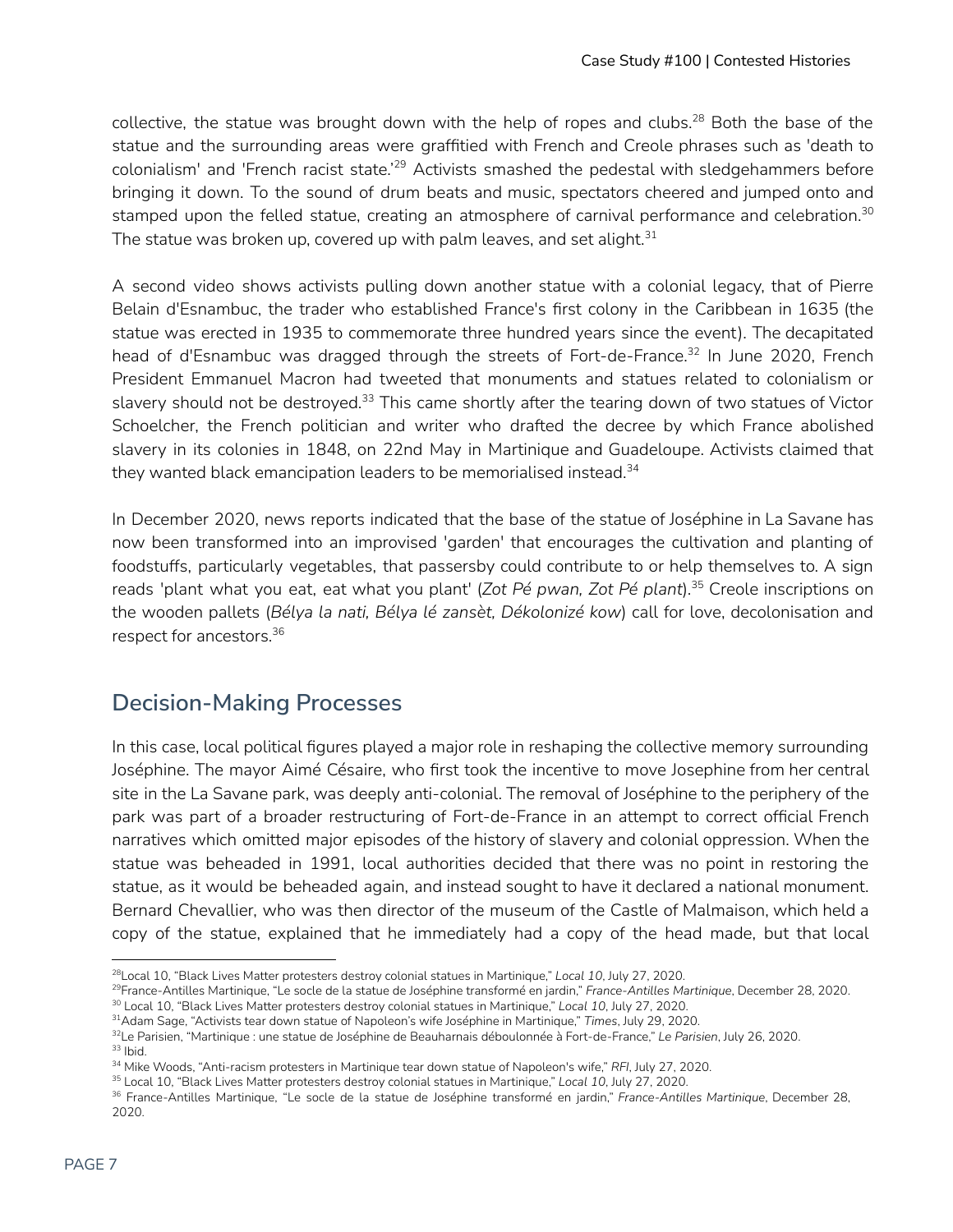authorities refused to take it on the grounds that it would be destroyed again. $^{37}$ 

Recently, on 25 August 2017, one of the actors of the beheading was interviewed by the television station Martinique La Première. While the speaker chose to remain anonymous, he explained that the group of people who decided to behead the statue had decided to act after attending the wake of Eugène Mona, a Martinican musician who had died on the same day. His song '*Face à Face*' directly mentioned the removal of statues, with the lines: '*Lé monimen yo ka ritapé yo/ Lè estati yo ka déplasé yo*' (They refurbish monuments/ They move the statues) which may have incited the beheading.<sup>38</sup> The anonymous man who took part in the beheading provides details on the beheading itself : It was easier than we thought, it went very fast, and we decided to take the head with us when we left. […]. It is out of the question to put the head back. If the head is put back on the statue, we will remove it again. 39

This interview reveals that the incentive to alter local memorialisation practices is still underway and that these local stakeholders will continue opposing attempts to restore Josephine's statue to its previous, intact form. However, the beheading of the statue is still a cause for debate in Martinique. In 2014, sociologist Hectloring that male figures tied to slavery and colonialism such as Belain d'Esnambuc were not vandalised.<sup>40</sup> While d'Esnambuc's statue was also covered with inscriptions in 2018, only Josephine was beheaded. A recent interview of local inhabitants further suggests that opinions on the fate of the statue are divided, with some arguing that Josephine's head should be restored, while others are unaware of the reasons for the beheading and know little about Josephine's ties to Martinique. 41

Following the demolition of the Joséphine and d'Esnambuc statues, Les Républicains President Bruno Retailleau claimed that 'the destruction of statues in Fort-de-France is a double shame... shame for the authors who destroy our common history in this way. Shame on the state which is not able to protect our heritage.'<sup>42</sup> State officials in Martinique said that they deplored 'intolerable acts of a violent minority' in a statement.<sup>43</sup> Nonetheless, police sources also showed that the State had instructed the police not to intervene to prevent the destruction of the statues. Indeed, the Mayor of Fort-de-France, Didier Laguerre is reported to have said that he wanted to take down the statues in the coming weeks, but the protestors had beat him to it.<sup>44</sup> The Prefect of Martinique assured that state-supported 'memorial commissions' were being set up to allow 'municipal councils to make decisions that respect convictions and historical facts.' <sup>45</sup> He said that these commissions would allow dialogue and democratic debate. Thus, statues should not be toppled by activists, as the

<sup>37</sup> Jean des Cars, "Au cœur de l'histoire – Joséphine et le château de Malmaison," *Europe 1,* September 22, 2017.

<sup>38</sup> Eugène Mona, "Face à Face", *Blanc Mangé,* Hibiscus Records, 1999.

<sup>39</sup> Swann Vincent, "Enlever la tête de Joséphine fut très simple," *France Info Martinique La Première*, April 25, 2017.

<sup>40</sup> ZoukTV, "Joséphine de Beauharnais, impératrice welto", hosted by Eric Hersilie-Heloise, with Erik Noël, Hector Elisabeth, Serge Pain, Hélène Destin as part of the show "Parlons Martinique," *ZoukTV,* May 17, 2014.

<sup>41</sup> Daily News, *Martinique Première,* 28 December 2008.

<sup>42</sup>Le Monde, "Deux nouvelles statues déboulonnées en Martinique," *Le Monde*, July 27, 2020.

<sup>43</sup> France-Antilles Martinique, "Le socle de la statue de Joséphine transformé en jardin," *France-Antilles Martinique*, December 28, 2020.

<sup>44</sup> Local 10, "Black Lives Matter protesters destroy colonial statues in Martinique," *Local 10*, July 27, 2020[.](https://www.local10.com/news/world/2020/07/27/protesters-destroy-colonial-statues-on-french-caribbean-isle/)

<sup>45</sup>Steve Tenré, "'Martinique : des statues considérées comme coloniales déboulonnées par des activistes," *Le Figaro*, July 27, 2020.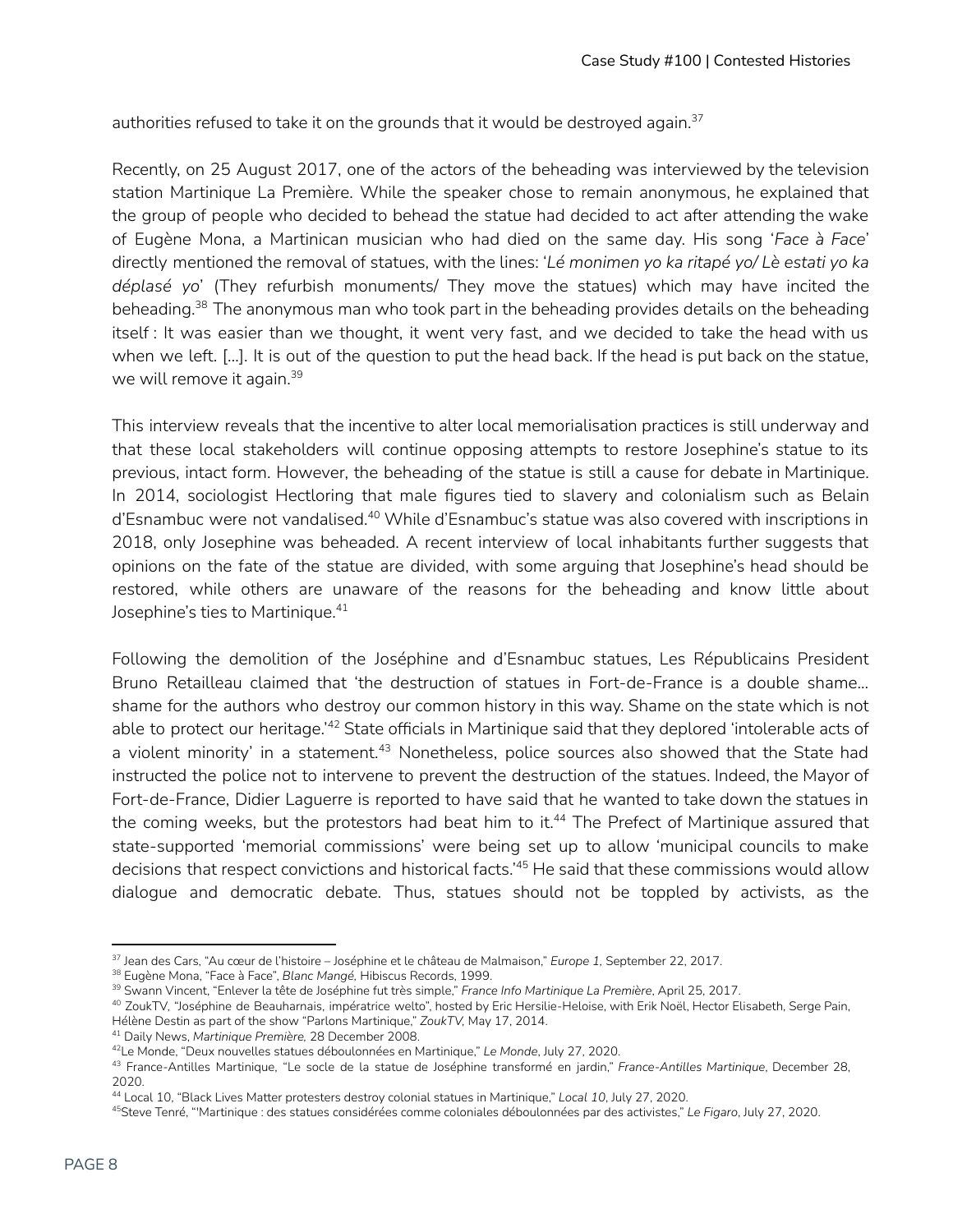commissions should be allowed to carry out this work.<sup>46</sup> Laguerre claimed that the ad hoc 'Memory and Transmission' committee had been officially installed on 20th July 2020. 47

### **Summary and Conclusions**

Beheading Josephine's statue in Fort-de-France was a means for local stakeholders to challenge the predominant historical discourse about Martinique, its connection to slavery, and its connection to French imperialism. Historian Anny-Dominique Curtius has argued that this allowed the unfolding of a constructive dialogue between official history and local histories which had previously remained in the background, thus 'filling in the holes of colonial memory.'<sup>48</sup> However, Martinicans remain divided regarding the role of Josephine, and it is essential to consider tensions over statues such as this one through the lens of gender given that Josephine's statue remains the only statue of a slaveholding family to be vandalised by a beheading. While local and national officials sought to ease tensions by declaring the beheaded statue a national monument within months of the beheading, not all tensions were resolved. Some continue to view Josephine as a symbol of imperialism while others see her as a major historical figure who deserves a place of honour in the history of the Antilles.

#### Research contributed by Amelie Bonney

Last updated June 2021

#### References

- Barnes, Natascha, Cultural Conundrums. Gender, Race, Nation & the Making of Caribbean Cultural Politics, Ann Arbor, University of Michigan Press, 2006.
- Brown, Laurence. "Créole Bonapartism and Post-Emancipation Society : Martinique's Monument to the Empress Joséphine." *Outre-mers* 93, no. 350 (2006): 39-49.

https://www.persee.fr/doc/outre\_1631-0438\_2006\_num\_93\_350\_4188.

- Curtius, Anny-Dominique. "À Fort-de-France les statues ne meurent pas." *International Journal of Francophone Studies* 11, no.1 (2008) 87-106.
- Curtius, Anny-Dominique. "Of Naked Body and Beheaded Statue: Performing Conflicting History in Fort-de-France." in *Critical Perspectives on Conflict in Caribbean Societies of the Late 20th and Early 21st Centuries*, edited by Patricia Donatien, Rodolphe Solbiac. 9-30. Cambridge, Cambridge Scholars Publishing, 2015.

Daily News. "Martinique Première." December 28, 2008. https://www.youtube.com/watch?v=LNo2uUC-V6w

Des Cars, Jean. "Au cœur de l'histoire – Joséphine et le château de Malmaison." *Europe 1*, September 22, 2017.

<sup>46</sup> Ibid.

<sup>47</sup> France-Antilles Martinique, "Le socle de la statue de Joséphine transformé en jardin," *France-Antilles Martinique*, December 28, 2020.

<sup>48</sup> Anny-Dominique Curtius, "À Fort-de-France les statues ne meurent pas," *International Journal of Francophone Studies* 11, no. 1 (2008): 87.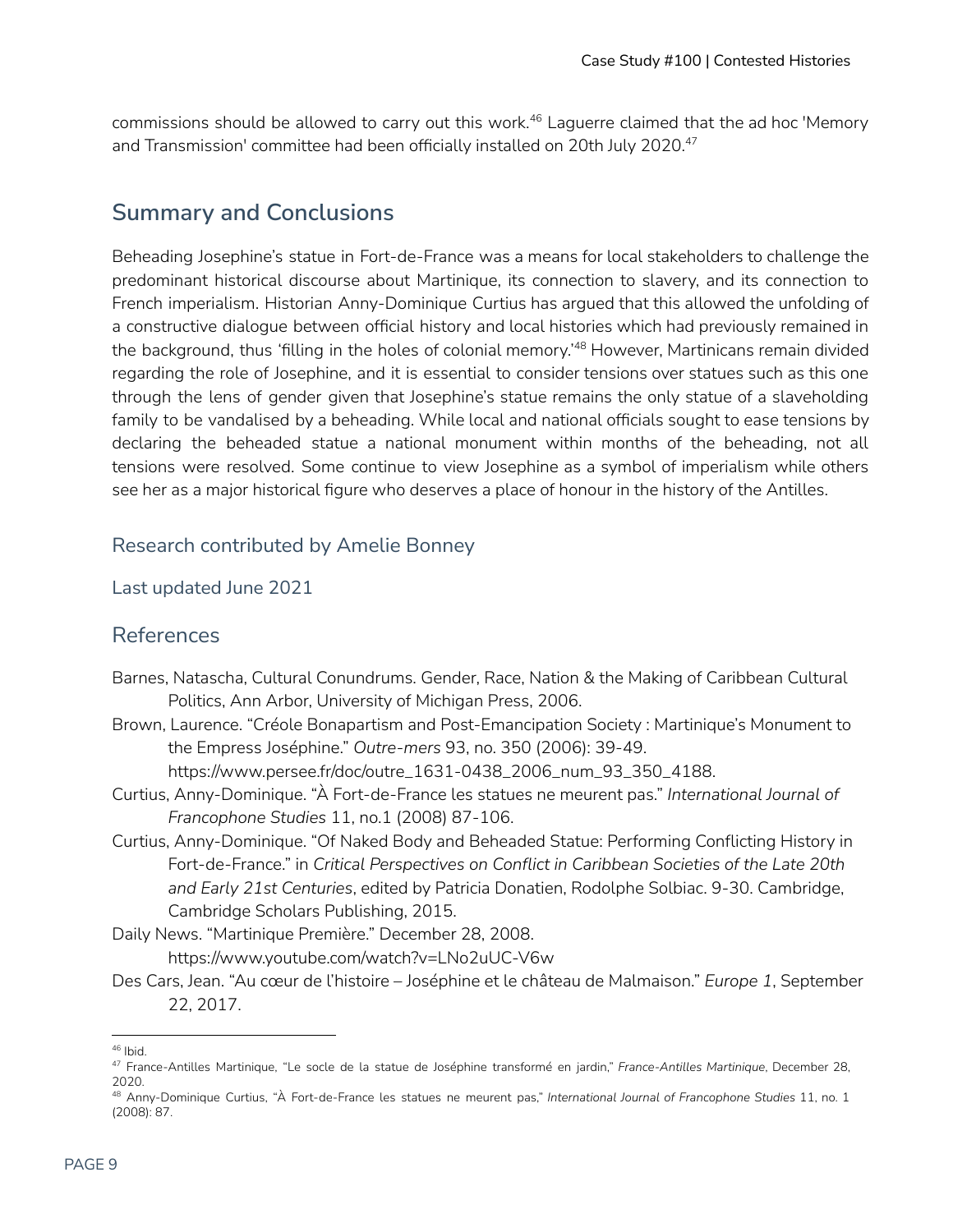https://www.europe1.fr/emissions/Au-coeur-de-l-histoire/au-coeur-de-lhistoire-josephine-etle-chateau-de-malmaison-220917-3443342.

France-Antilles Martinique. "Le socle de la statue de Joséphine transformé en jardin." *France-Antilles Martinique*, December 28, 2020.

https://www.martinique.franceantilles.fr/actualite/insolite/josephine-rejoint-le-mouvement-de s-gilets-jaunes-499873.php.

- France-Antilles Martinique. "Un jardin improvisé sur le socle de la statue de Joséphine." *France-Antilles Martinique,* December 24, 2020. https://www.martinique.franceantilles.fr/actualite/diaporamas/un-jardin-improvise-sur-le-socl e-de-la-statue-de-josephine-567894.php?pos=0#pubs\_top
- Le Monde. "Deux nouvelles statues déboulonnées en Martinique." *Le Monde,* July 27 2020. https://www.lemonde.fr/societe/article/2020/07/27/deux-nouvelles-statues-deboulonnees-e n-martinique\_6047405\_3224.html.
- Le Parisien. "Martinique : une statue de Joséphine de Beauharnais déboulonnée à Fort-de-France." *Le Parisien*, July 26, 2020.

https://www.leparisien.fr/societe/martinique-une-statue-de-josephine-de-beauharnais-debo ulonnee-a-fort-de-france-26-07-2020-8359113.php.

Local 10. "'Black Lives Matter protesters destroy colonial statues in Martinique." *Local 10,* July 27, 2020.

https://www.local10.com/news/world/2020/07/27/protesters-destroy-colonial-statues-on-fr ench-caribbean-isle/.

Sage, Adam. "Activists tear down statue of Napoleon's wife Joséphine in Martinique." *Times,* July 29, 2020.

https://www.thetimes.co.uk/article/activists-tear-down-statue-of-napoleons-wife-josephinek9nxm29f2.

- Sago, Kylie. "Beyond the headless Empress: Gabriel Vital Dubray's statues of Josephine, Edouard Glissant's Tout-monde, and contested monuments of French empire." *Nineteenth-Century Contexts* 4, no. 5 (2019): 501-519. https://doi.org/10.1080/08905495.2019.1674579.
- Tenré, Steve. "Martinique : des statues considérées comme coloniales déboulonnées par des activistes." *Le Figaro*, July 27, 2020.

https://www.lefigaro.fr/actualite-france/martinique-des-statues-considerees-comme-colonial es-deboulonnees-par-des-activistes-20200727.

Vincent, Swann. "Enlever la tête de Joséphine fut très simple." *France Info Martinique La Première*, April 25, 2017.

https://la1ere.francetvinfo.fr/martinique/enlever-tete-josephine-fut-tres-simple-505015.html.

Woods, Mike. "'Anti-racism protesters in Martinique tear down statue of Napoleon's wife." *RFI,* July 27, 2020.

https://www.rfi.fr/en/france/20200727-france-colonial-era-statues-torn-down-french-island -martinique-empress-josephine-beauharnais-racism-slaver

ZoukTV, "Joséphine de Beauharnais, impératrice welto." hosted by Eric Hersilie-Heloise, with Erik Noël, Hector Elisabeth, Serge Pain, Philippe Mourouvin as part of the show "Parlons Martinique", *ZoukTV*, May 3, 2014.

https://www.youtube.com/watch?feature=player\_embedded&v=7-4RKX0DPqI.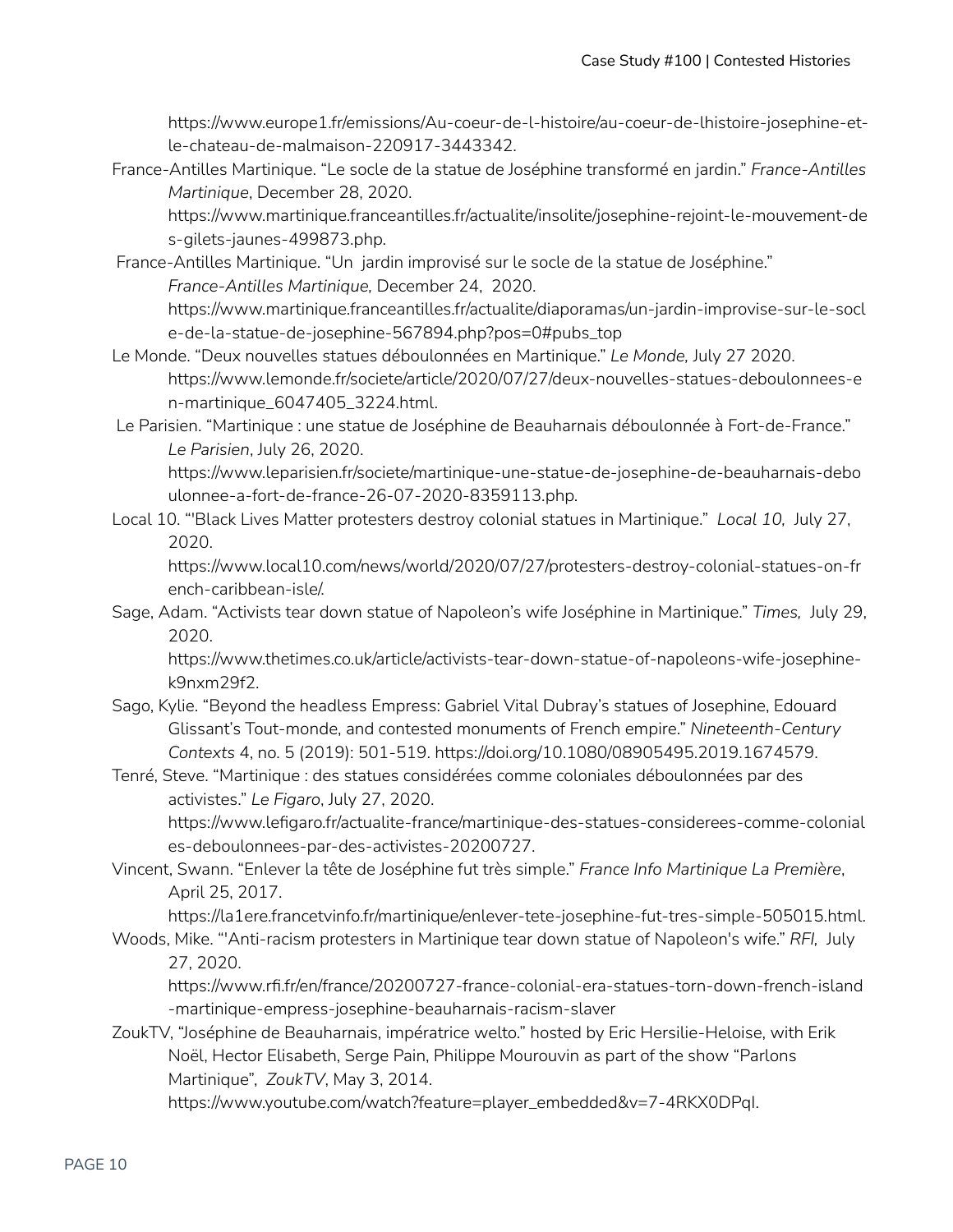ZoukTV,. "Joséphine de Beauharnais, impératrice welto." hosted by Eric Hersilie-Heloise, with Erik Noël, Hector Elisabeth, Serge Pain, Hélène Destin as part of the show "Parlons Martinique", *Zouk TV*, May 17, 2014. <https://www.youtube.com/watch?v=Hl7LI5WkxSM>.

### **Figures**

Terrazzo. "Headless Statue of Empress Josephine." Flickr, December 7, 2016, https://www.flickr.com/photos/terrazzo/35866913270.(Cover Image)